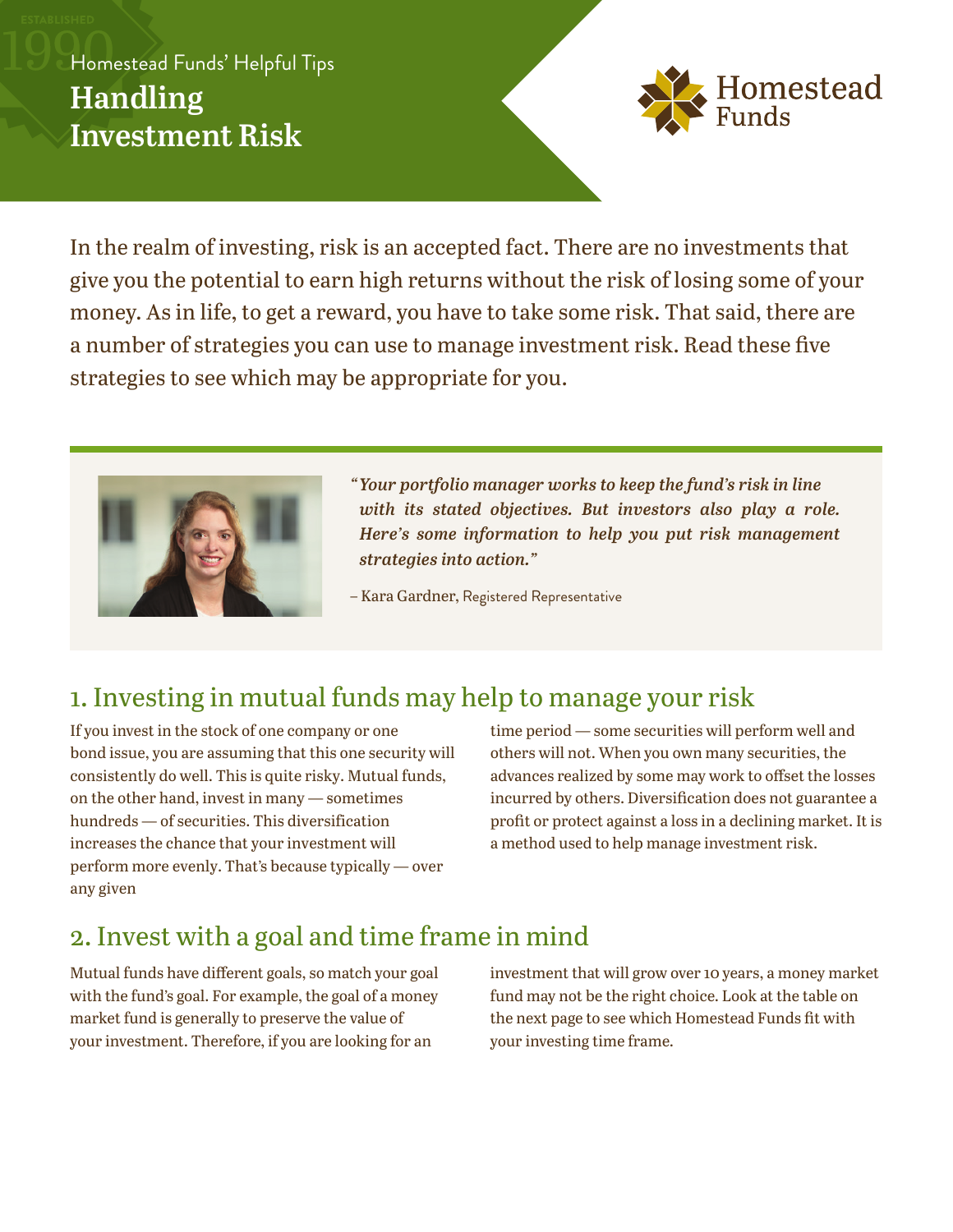## 3. Practice asset allocation

Investments can be grouped into three general asset classes: money market securities, bonds and stocks. Each asset class has its own traits and may respond differently to the same economic or world events. Within the bonds and stocks classes, there are sub-asset class levels, each of which has its own distinct traits.

By spreading your money across different types of assets, you dilute the impact any single position would have on your portfolio's overall performance. Asset allocation does not guarantee a profit or protect against a loss in a declining market. It is a method used to help manage investment risk.

| <b>Your Time Frame</b>               | <b>Investment Types and Their Traits</b>                                                                              | <b>Homestead Funds</b>                                                                                                                                   |
|--------------------------------------|-----------------------------------------------------------------------------------------------------------------------|----------------------------------------------------------------------------------------------------------------------------------------------------------|
| Short-term:<br>Less than one year    | Money markets: Generally carry lower risk,<br>but typically also give you a lower reward                              | • Daily Income Fund                                                                                                                                      |
| Medium-term:<br>Less than five years | <b>Bonds:</b> Generally carry more risk than<br>money market investments but, in turn, may<br>deliver a higher reward | • Short-Term Government Securities Fund<br>• Short-Term Bond Fund<br>• Intermediate Bond Fund                                                            |
| Long-term:<br>Five or more years     | <b>Stocks:</b> Generally carry higher risk, but over<br>long periods have delivered a higher reward                   | • Rural America Growth & Income Fund<br>• Stock Index Fund<br>• Value Fund<br>• Growth Fund<br>• Small-Company Stock Fund<br>• International Equity Fund |

*As a money market fund, the Daily Income Fund has limited potential for income production. You could lose money by investing in the fund. Although the fund seeks to preserve the value of your investment at \$1.00 per share, it cannot guarantee it will do so. An investment in the fund is not insured or guaranteed by the Federal Deposit Insurance Corporation or any other government agency. The fund's sponsor has no legal obligation to provide financial support to the fund, and you should not expect that the sponsor will provide financial support to the fund at any time.* 

Debt securities are subject to interest rate risk, credit risk, extension risk, income risk, issuer risk and market risk. The value of U.S. Government securities can decrease due to changes in interest rates or changes to the financial condition or credit rating of the U.S. Government. Investments in asset-backed and mortgage-backed securities are also subject to prepayment risk as well as increased susceptibility to adverse economic developments. High-yield, lower-rated, securities involve greater risk than higher-rated securities. Loans are subject to risks involving the enforceability of security interests and loan transactions, inadequate collateral, liabilities relating to collateral securing obligations, and the liquidity of the loans. Equity securities generally have greater price volatility than fixed-income securities and are subject to issuer risk and market risk.

Equity securities generally have greater price volatility than fixed-income securities and are subject to issuer risk and market risk. The Stock Index Fund pursues its objective by investing substantially all of its assets in another pooled investment vehicle (a "master fund"). The ability of the Stock Index Fund to meet its investment objective is directly related to the ability of the master fund to meet its investment objective. Index funds may hold securities of companies that present risks that an investment adviser researching individual securities might otherwise seek to avoid and are subject to tracking error risk. Value stocks are subject to the risk that returns on stocks within the style category will trail returns of stocks representing other styles or the market overall. Growth stocks are subject to the risk that returns on stocks within the style category will trail returns of stocks representing other styles or the market overall. Securities of small and mediumsized companies tend to be riskier than those of larger companies. International investing involves currency, economic and political risks, which may be greater for investments in emerging and frontier markets.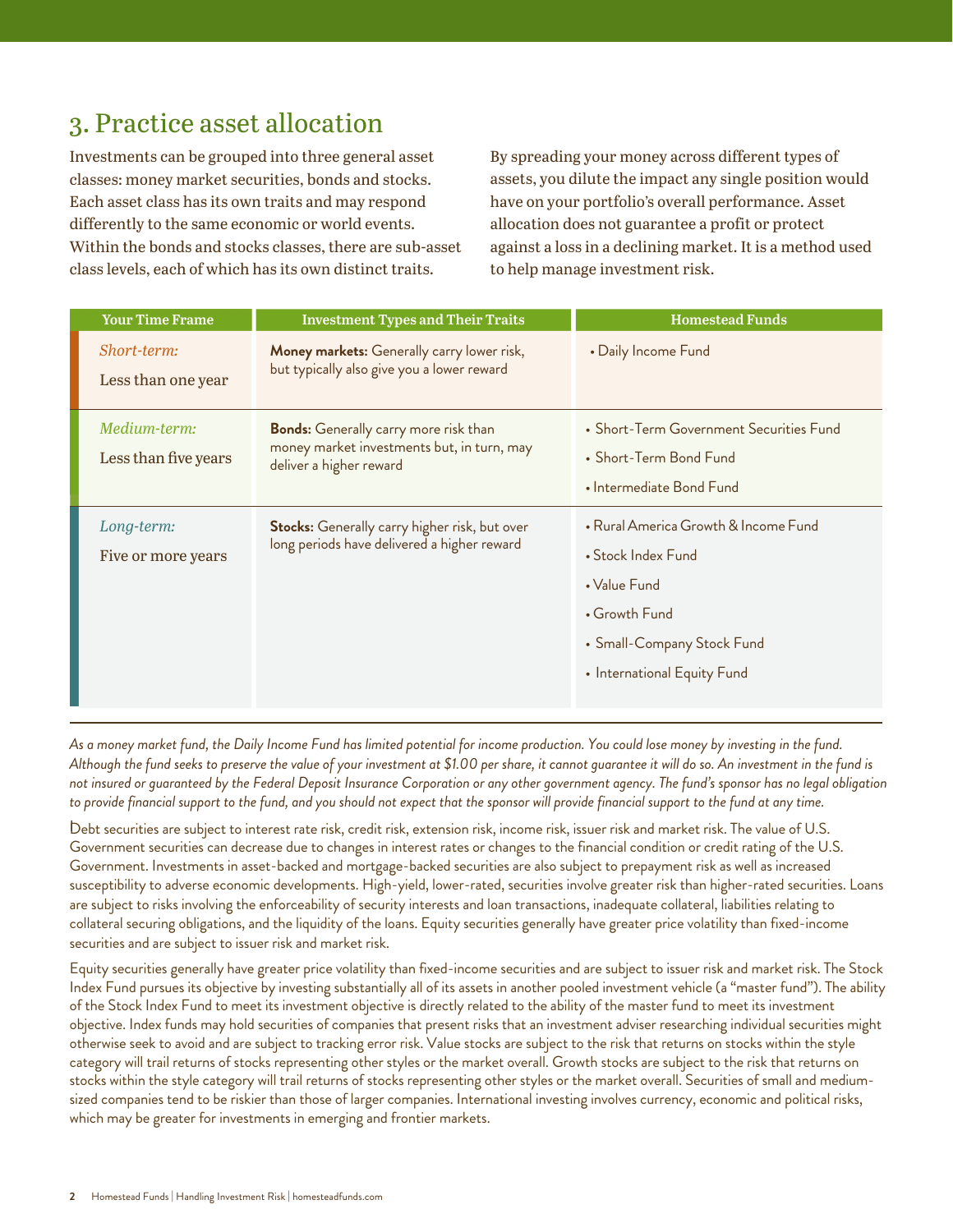#### 4. Review your allocation regularly

Let's say you chose an allocation in line with your goals and invested your account as follows: 80% in the ABC Stock Fund and 20% in the XYZ Bond Fund. After a year in which stocks were performing well, your allocation in the Stock Fund has grown to represent 85% percent of your account, and the Bond Fund has dropped to 15%. To restore your account to the original 80/20 percent

investment mix, ask your fund company to help you rebalance your account. Homestead Funds does not charge any transaction fees to rebalance, but investors should consider the possible tax consequences.

In addition, if your needs change, you will want to review your investment allocation to determine if changes are needed.

#### 5. For large amounts, consider making your move in steps

If you have a large sum you want to invest, it may make sense to do it gradually. Likewise, if you are considering closing your account, you may want to sell shares gradually. You don't want to be the victim of buying all of your shares at a high price or liquidating your account at what turns out to be a low price. A disciplined buy or sell strategy can help you avoid such a scenario.

Homestead Funds offers automatic investing and redemption programs that allow you to set up periodic purchases or withdrawals. The programs may be especially appropriate for a lump-sum inheritance or if you're ready to start tapping a retirement account to meet your monthly cash flow needs. Automatic investing does not ensure a gain or protect against a loss in a declining market, it is a method used to help manage investment risk.



*You can trust Homestead Funds because you already know us: We're part of the NRECA family. Homestead Funds was created in 1990 to provide NRECA members with professional and affordable money management.*